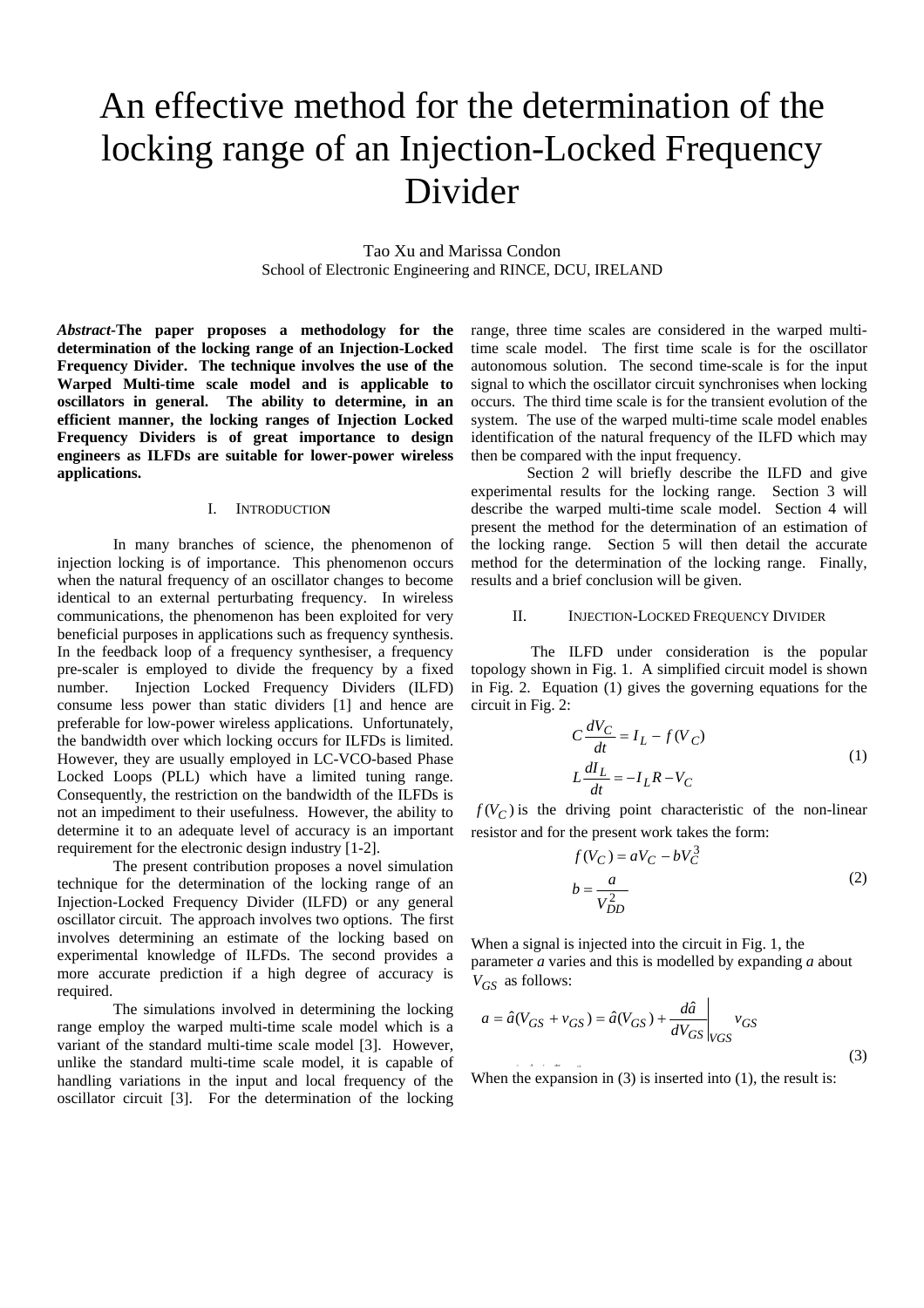$$
C\frac{dV_C}{dt} = I_L - (A + daV_{in})V_C + \frac{A + daV_{in}}{V_{DD}^2}V_C^3
$$
  

$$
L\frac{dI_L}{dt} = -I_L R - V_C
$$
 (4)



**Fig. 1** *Circuit schematic of ILFD* 



**Fig. 2** *Simplified circuit model* 

## III. WARPED MULTI-TIME SCALE MODEL

Transient simulation of oscillators using standard numerical integration techniques requires a very long simulation time and thus, the Warped Multi-time scale model (WaMPDE) was proposed in [3] in order to speed up the computation process. In this method, the system of ordinary differential equations (ODEs) governing the oscillator behaviour is converted to a system of partial differential equations with different time axes to account for the fast and slow time scales involved in the response of the oscillator to an excitation. Furthermore, the WaMPDE explicitly involves the natural/autonomous frequency of the oscillator and this enables subsequent determination of the locking range of the oscillator.

Consider the following general ODE system:

$$
\frac{dx(t)}{dt} + f(x(t)) = b(t)
$$
 (5)

Eqn. 1 is an example of this type of system. The  $p+1$ dimensional WaMPDE corresponding to eqn. 5 is:

$$
\sum_{i=1}^{p} \left( \omega_i(\tau_{p+1}) \frac{\partial \hat{x}}{\partial \tau_i} \right) + \frac{\partial \hat{x}}{\partial \tau_{p+1}} + f(\hat{x}) = b(\tau_1, \cdots \tau_{p+1})
$$
\n(6)

 $\tau_1 \cdots \tau_p$  correspond to the warped time scales and  $\tau_{p+1}$  is the

time-scale of the original system in  $(5)$ . multivariate functions of the  $p+1$  time variables. The relationship between (5) and (6) stems from the fact that:  $\hat{x}$  and  $\hat{b}$ 

$$
x(t) = \hat{x}(\phi_1(t), \cdots \phi_p(t), t)
$$
 (7)

where:

$$
\phi_i(t) = \int_0^t \omega_i(\tau) d\tau \tag{8}
$$

Thus, if a solution to eqn. 6 is found, a solution to eqn. 5 is automatically found.

For the determination of the locking range of the ILFD, three time-scales are considered. The autonomous solution is considered in the  $\tau_1$  time scale. The input signal is considered in the  $\tau_2$  time scale and the third time scale corresponds to real-time. Thus, for the simulations in this paper, the WaMPDE is:

$$
\omega_0(\tau_3) \frac{\partial \hat{x}}{\partial \tau_1} + \omega_{inj} \frac{\partial \hat{x}}{\partial \tau_2} + \frac{\partial \hat{x}}{\partial \tau_3} + f(\hat{x}) = b(\tau_3)
$$
(9)

 $\omega_0$  is the oscillator natural frequency and  $\omega_{inj}$  is the input frequency. The WaMPDE may be solved with time-domain methods or with a mixture of time-domain and frequencydomain methods. For this contribution, time-domain methods were employed as in [4]. The derivatives with respect to the warped variables are calculated using the five-point centred difference formula in [4]. The Backward Euler Method is used for the transient evolution in the  $\tau_3$  time-scale. The resultant nonlinear algebraic equations are solved using Newton's Method [6].

### IV. ESTIMATION OF THE LOCKING RANGE

To determine an estimate of the locking range of the ILFD, some prior knowledge of the behaviour of the ILFD with respect to a varying input frequency is employed. This can be obtained from experimentation. Repeated performance of such experiments is time-consuming. However, for this estimation technique, all that is required is a general knowledge of the type of behaviour of the ILFD and consequently, an